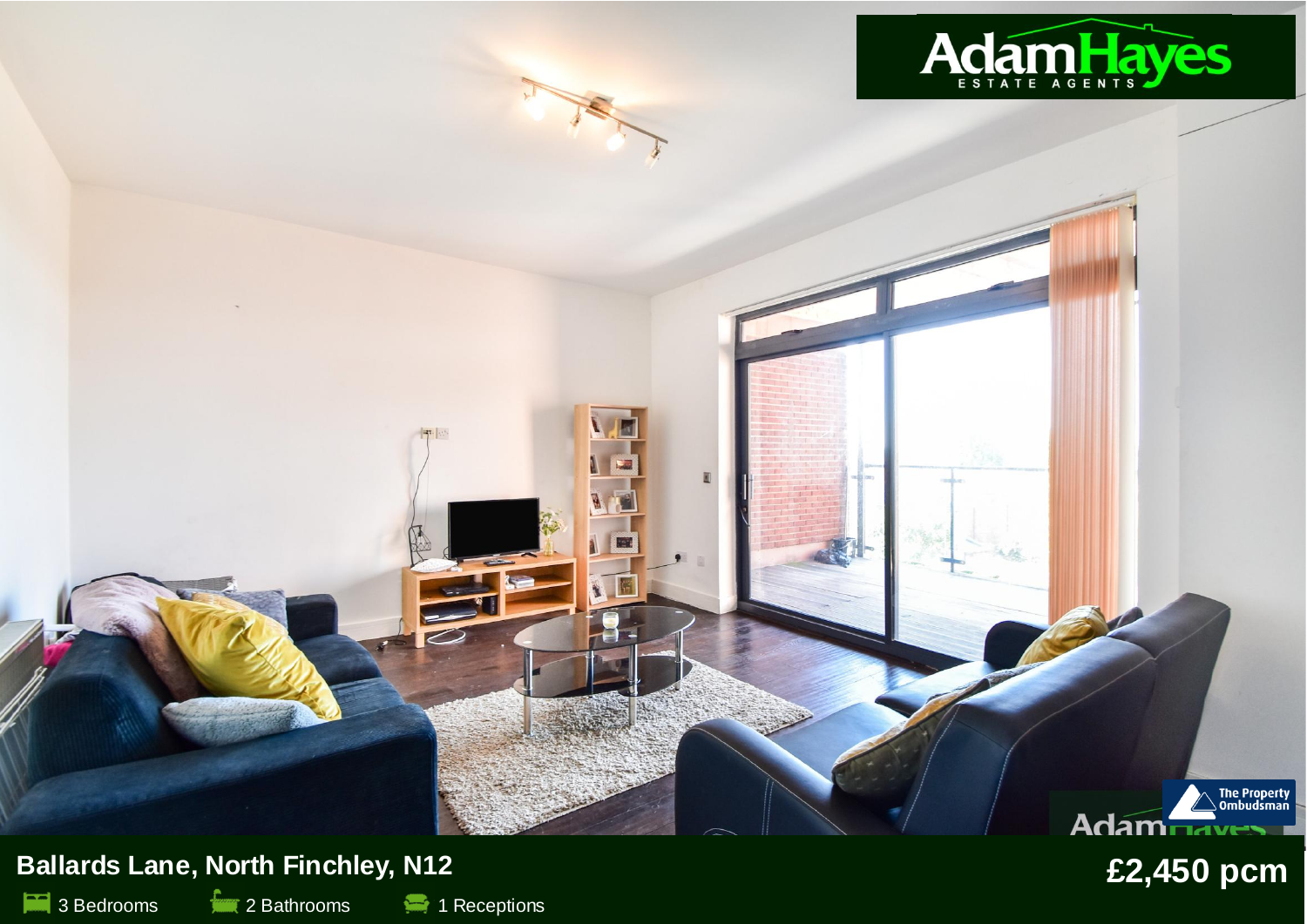

**North Finchley Office 365 Ballards Lane, North Finchley, London, N12 8LL**

**Tel: 020 8445 4008 Email: info@adam-hayes.co.uk Web: www.adam-hayes.co.uk**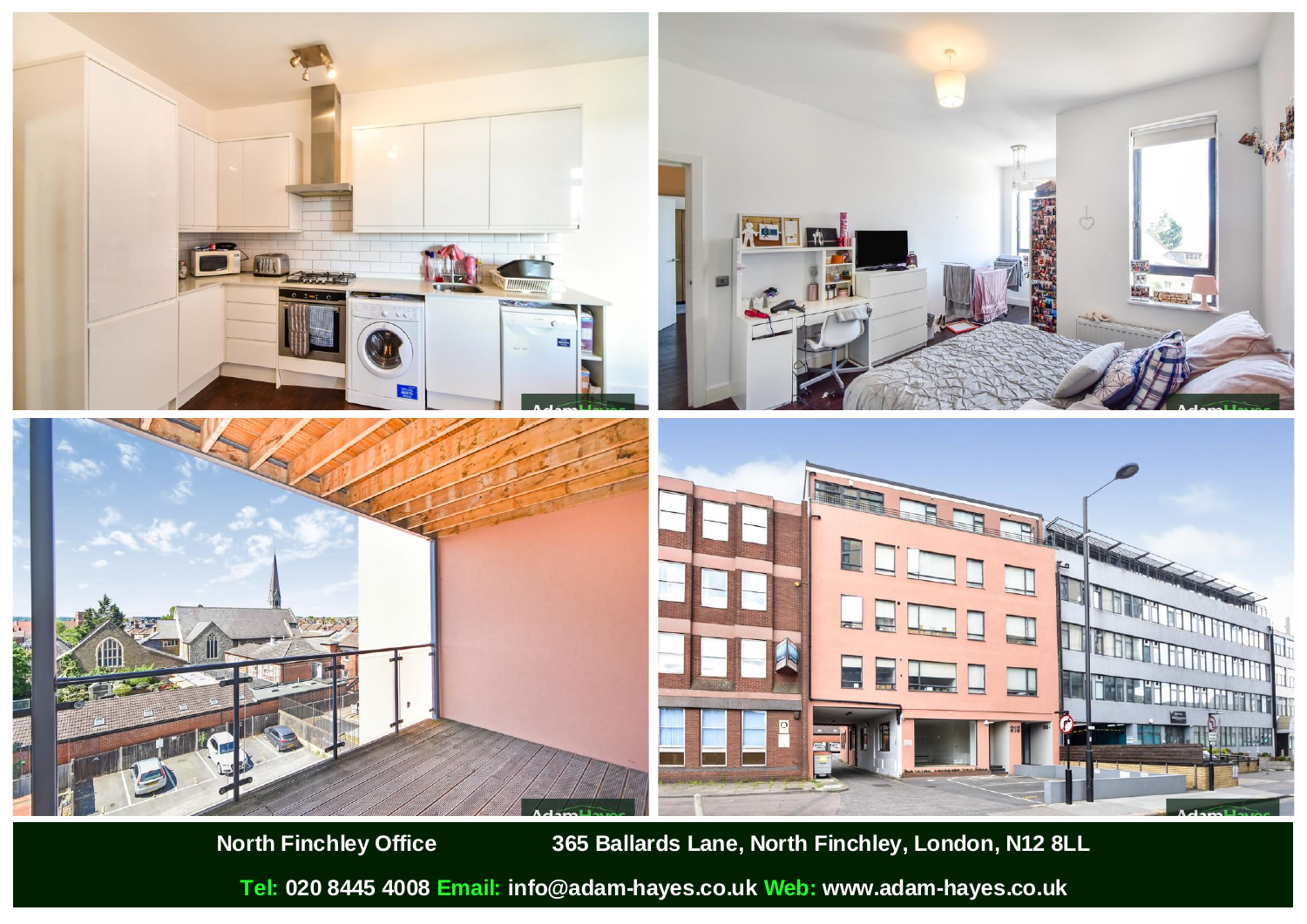# **Ballards Lane, North Finchley, N12**

# **£2,450 pcm**

**1 3 Bedrooms** 2 Bathrooms 1 Receptions

## **Key Features**

- Three Bedroom Modern Flat
- Two Bathrooms (One An Ensuite Shower)
- 27ft Lounge
- Decked Balcony
- Modern Open Plan Kitchen
- **Great Location**

## **Nearest Stations**

- West Finchley
- Woodside Park

## **Property Description**

A beautiful three double bedroom two bathroom (one an ensuite shower) purpose built apartment situated in this excellent loca tion within easy access of West Finchley Tube Station (Northern Line) and local shops and amenities. The property benefits from an approximately 27ft lounge with a modern open plan modern kitchen, a modern fully tiled family bathroom as well as a modern ensuite shower room, lift access, wooden floori ng and a decked balcony. To really appreciate the size and condition, an internal viewings is highly recommended.

> **North Finchley Office 365 Ballards Lane, North Finchley, London, N12 8LL Tel: 020 8445 4008 Email: info@adam-hayes.co.uk Web: www.adam-hayes.co.uk**